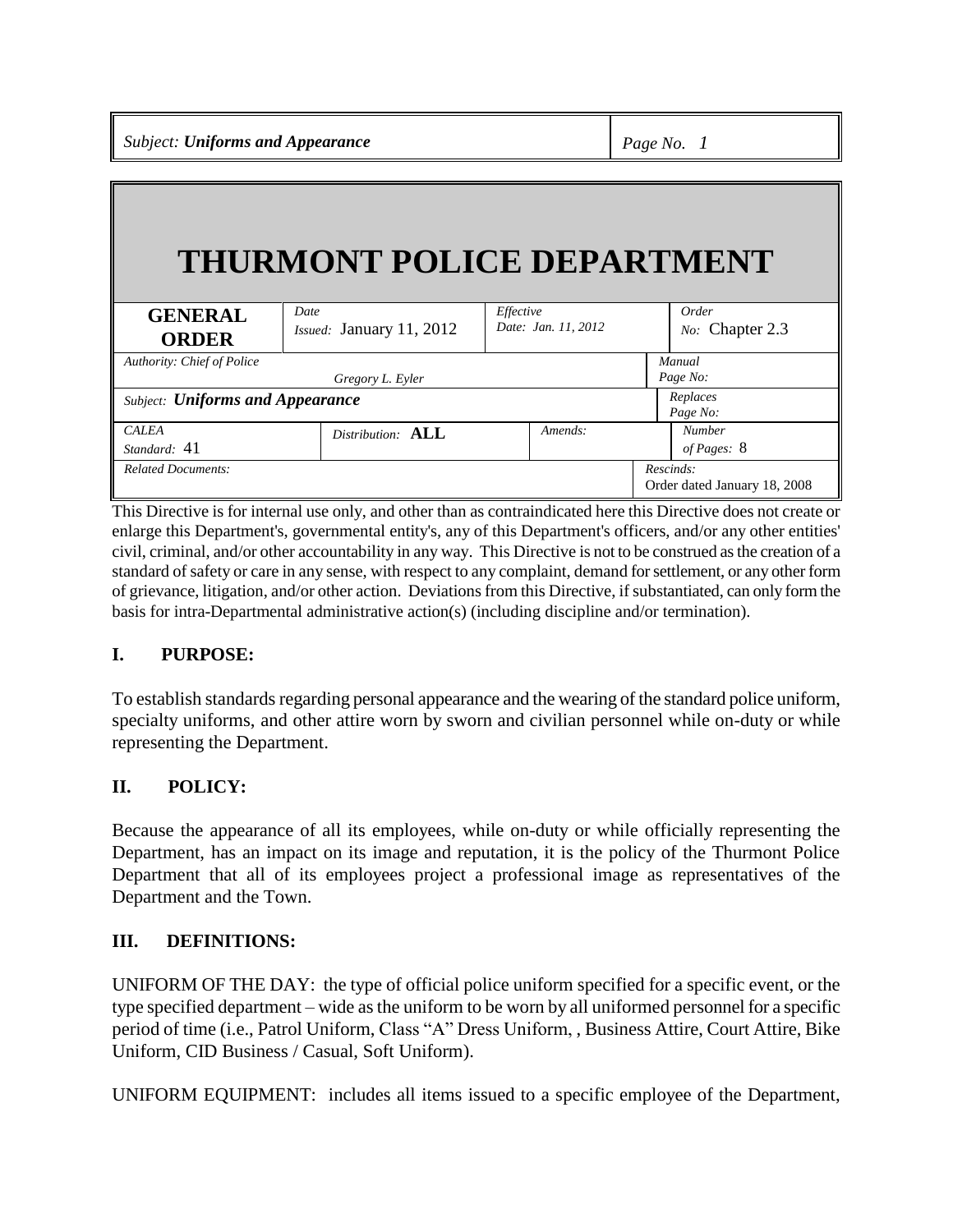| <b>Subject: Uniforms and Appearance</b> | Page No. |
|-----------------------------------------|----------|
|-----------------------------------------|----------|

including clothing, leather goods, weapons, electronic equipment, and all other items issued individually to an employee.

## **IV. PROCEDURES**

- **A.** The Chief of Police will establish, with input from the supervisory and command staff, all appearance, uniform and equipment standards of the Department and all of its employees. No change in these standards will be made without the specific approval of the Chief of Police or his designee. The Department retains the right to determine on a case-by-case basis, if necessary, whether an employee's on-duty appearance or attire is appropriate and meets professional standards that are outlined in this order. All uniform clothing and equipment will be Department issued unless otherwise approved by the Chief of Police. (For a complete listing of uniform and equipment issued to employees refer to Appendix A.)
- **B.** Summer and Winter uniforms consist of Short Sleeve and Long Sleeve BDU Shirts. Officers may determine which style of shirt to wear according to weather conditions. Both styles are considered "Uniform of the Day" without designation of specific uniform transitional dates.

## **C. Chief of Police and Deputy Chief of Police Standard Uniform:**

1. The duty uniform of the Chief of Police and Deputy Chief of Police will be basic to that listed for patrol personnel, or a white shirt with black dress uniform pants.

## **D. Patrol Supervisors and Patrol Officers Standard Uniform**:

- 1. Black BDU Style shirt and pants. (This style of uniform will be approved by the Chief of Police and issued by the Department, and may be subject to change depending on vendors and available styles.)
	- a. Black Baseball style cap with Thurmont Police Department lettering on the front and Winter Knit cap with TPD letter. (No substitute styles may be worn without the approval of the Chief of Police)
	- b. Black short sleeve shirt for Summer Uniform and black long sleeve shirt for Winter Uniform. Both style shirts will have the Thurmont Police Department patch on left shoulder and an American Flag on right shoulder. A black t-shirt will be worn under the summer uniform shirt and a black t-shirt or black long sleeve mock turtle neck shirt will be worn under the winter uniform shirt.
	- c. TPD Collar ornament or Rank insignia will be worn on all uniform shirt collars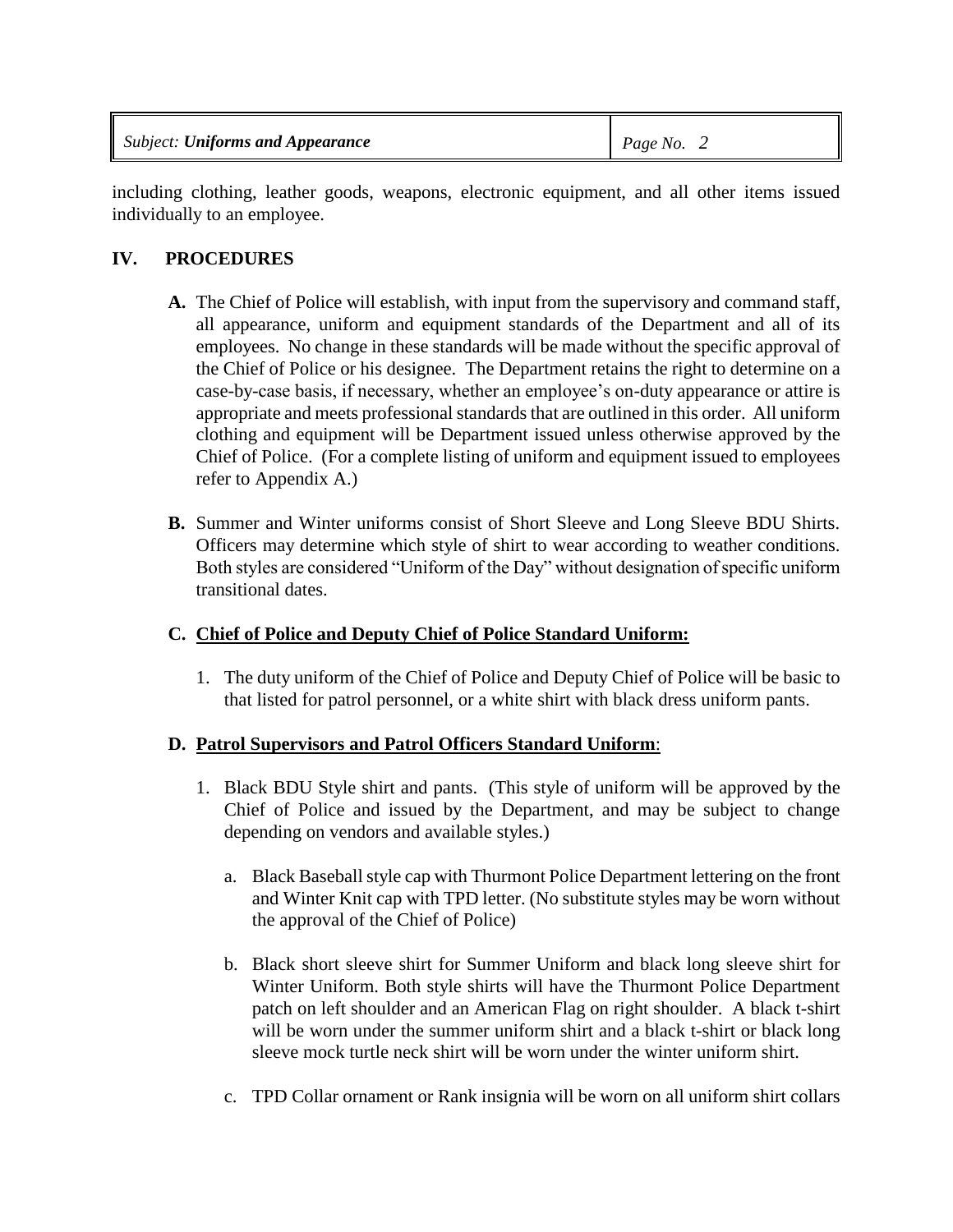| <b>Subject: Uniforms and Appearance</b> | Page No. |
|-----------------------------------------|----------|
|-----------------------------------------|----------|

and placed ½ inch from the front and bottom edge of collar.

- c. Black BDU style pants will be worn with a plain black belt buckle or Velcro belt.
- d. Shoes or boots (black), polished and in good condition. Footwear will be free of obvious ornamentation and will not have excessive exterior design. Laces will be solid black.
- e. Socks (black).
- f. Duty belt (black plain leather) with silver buckle.
	- 1. Issued holster, issued sidearm, handcuffs and case, ammunition and double magazine pouch, O.C. spray and holder, latex gloves and carrying case, radio holder, belt keepers with silver snaps (4) – two in front and two in back, ASP Baton and holder, flashlight holder ring. (This is minimal equipment to be carried on the Duty Belt. For a complete listing of uniform and equipment issued to employees refer to Appendix A.)
- g. Approved Department issued body armor with black outside the shirt vest carrier.
- h. Rain coat (black/fluorescent green) and rain cap (clear) for Felt Stetson.
- i. Department issued coats/jacket: Uniform Winter Coat / Crime Scene Jacket These outer garments will be worn in an appropriate manner with Badge and name tag displayed on the Winter Coat and Thurmont Police displayed on the crime scene jacket when practical.
- j. Reflective Vests: Shall be worn when necessary, outside all other clothing, and while providing traffic direction.

#### **E. Class "A" Dress Uniform:**

- 1. The dress uniform will be worn for formal ceremonies and special events.
- a. Stetson Felt Hat (cadet) with black hat strap.
- b. Long sleeve shirt (gray) with department patch on left shoulder and American Flag on right shoulder. A long sleeve white shirt with department patch on left shoulder and American Flag on right shoulder will be worn by Command Personnel.
- c. Tie, clip-on type (black) with silver tie bar will be worn with all long sleeve dress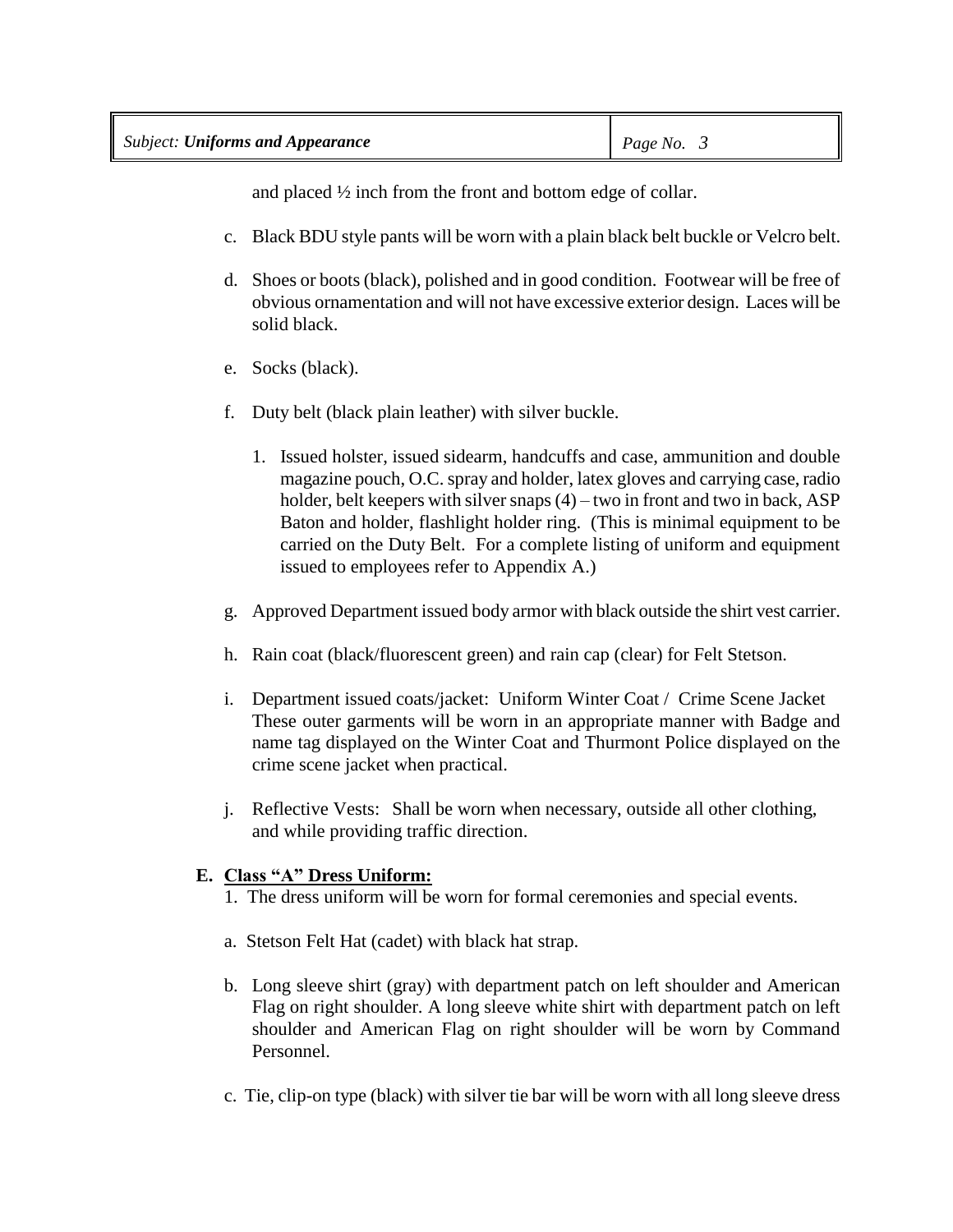shirts.

d. Black dress Trousers with ".50" black stripes, and black belt.

e. Shoes or boots (black), polished and in good condition. Footwear will be free of obvious ornamentation and will not have excessive exterior design. Laces will be solid black.

- f. Socks (black).
- g. White gloves may be worn for appropriate ceremonies such as funerals and color guard details.
- h. Dress Blouse with plain sleeves will be worn by Supervisors and Officers. Rank insignia will be worn on the shirt collar. Dress Blouse with one stripe at the bottom of each sleeve will be worn by the Deputy Chief and four stripes at the bottom of each sleeve will be worn by the Chief of Police. Command Personnel will also wear their rank insignia on their shirt collars and the epaulet of the Dress Blouse. The Maryland state seal will be displayed on the upper lapel of the dress blouse coat. The badge will be worn appropriately on the left breast and the name tag and award medals and ribbons will be affixed above the right breast pocket.
- i. Duty belt (black plain leather) with silver buckle.
	- (1) Issued holster, issued sidearm, handcuffs and case, ammunition and double magazine pouch.

**E. Business Attire:** for males – a dress shirt, dress slacks or pants, a necktie, dark socks, dress footwear, and a suit or sport coat; for females – a dress or blouse and dress slacks/skirt or pantsuit, socks or hose/stockings and dress footwear.

#### **F. Court Attire:**

All members attending court will wear the uniform of the day or business attire as described in this order. (Wearing of Bike Uniform or Casual Dress is prohibited)

## **G. Bike Uniform:**

A Bike Uniform will be issued to officers who have been certified in Bicycle Patrol.

1. The uniform will consist of an approved bike helmet, a bright colored polo style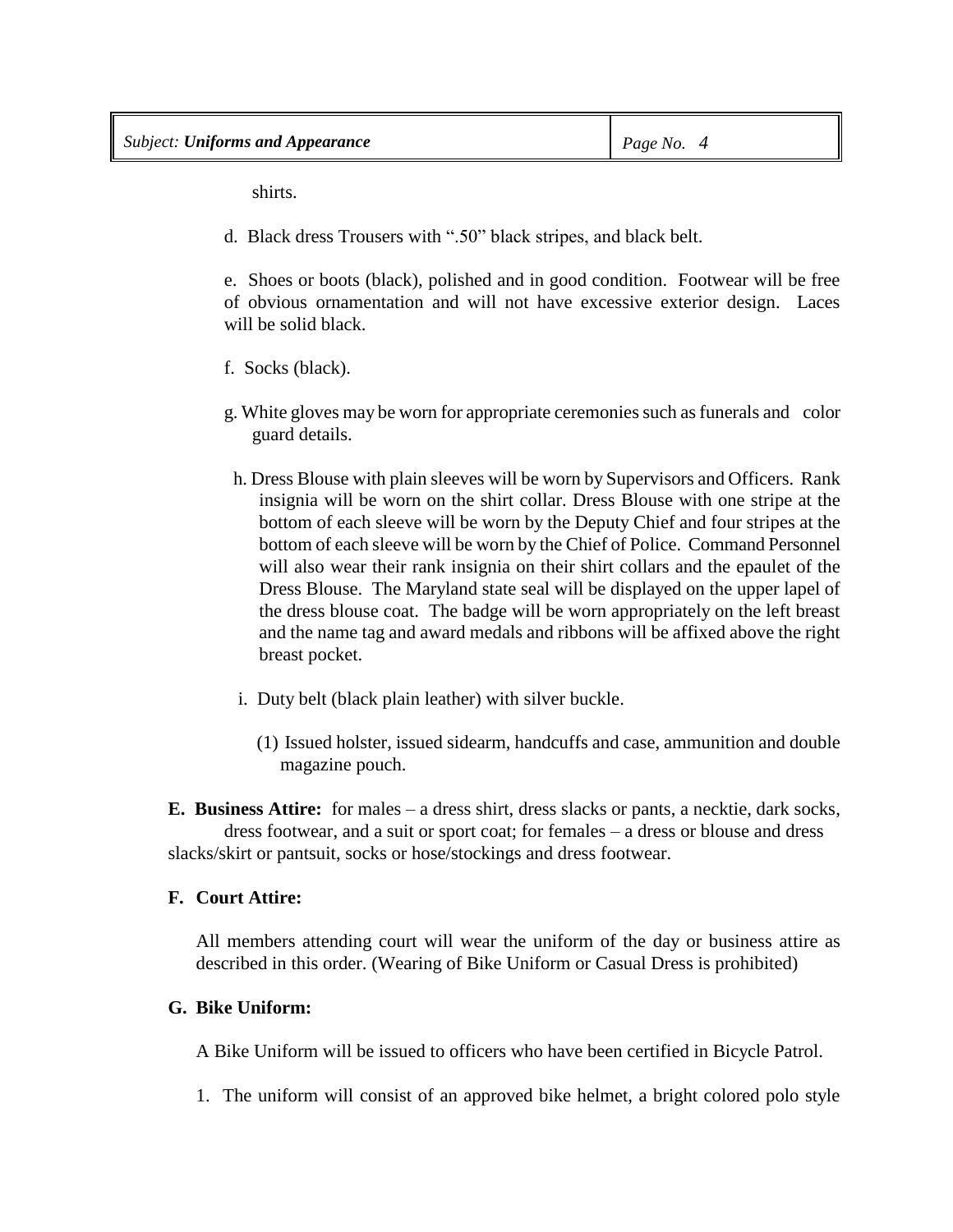| <b>Subject: Uniforms and Appearance</b> | Page No. |
|-----------------------------------------|----------|
|-----------------------------------------|----------|

shirt with TPD patch and logo, approved black bike shorts, appropriate black bike shoes, and black riding gloves.

#### **H. CID / Business and Casual Attire:**

1. The Criminal Investigator will wear a plain clothes uniform consisting of Business Attire or a Casual Business Attire as authorized by the Chief of Police.

#### **I. Soft Uniform:**

1. A soft uniform for casual dress assignments will consist of a polo style shirt (short sleeve or long sleeve) with Thurmont Police logo at the left breast. This shirt will be issued by the Department and may be worn with dark BDU style pants or with casual dress or khaki style pants. This uniform will be appropriate for specific assignments and training.

#### **J. Civilian Employees:**

1. Civilian employees will dress in civilian clothes consisting of proper business attire, casual business attire, which includes the wearing of the Department issued shirt (short sleeve or long sleeve) with Thurmont Police lettering on the left breast.

#### **K. Uniform Hats and Sunglasses:**

1. When hats are worn, they will be worn properly and professionally at all times. They will not be turned to the side or backwards. Sun glasses with bright colored rims or reflective (mirrored) lenses will not be worn at any time while on duty. Gaudy or colorful frames and lenses, as well as, initials or other ornaments are prohibited. Glasses cords are prohibited unless designed to come off the neck when pulled and are a solid black in color. Sun glasses will not be turned around backwards or tilted on top of the head. When practical, sun glasses shall be removed while conversing with the public.

## **L**. **General Appearance:**

1. All employees of the Thurmont Police Department are required to maintain a neat professional appearance at all times and to maintain the duty uniform that conforms to department specifications. Unless otherwise authorized by the Chief of Police or Deputy Chief of Police, all on-duty personnel will be in complete uniform at all times. Uniformed Sworn Personnel shall wear a name tag and badge at all times while on-duty.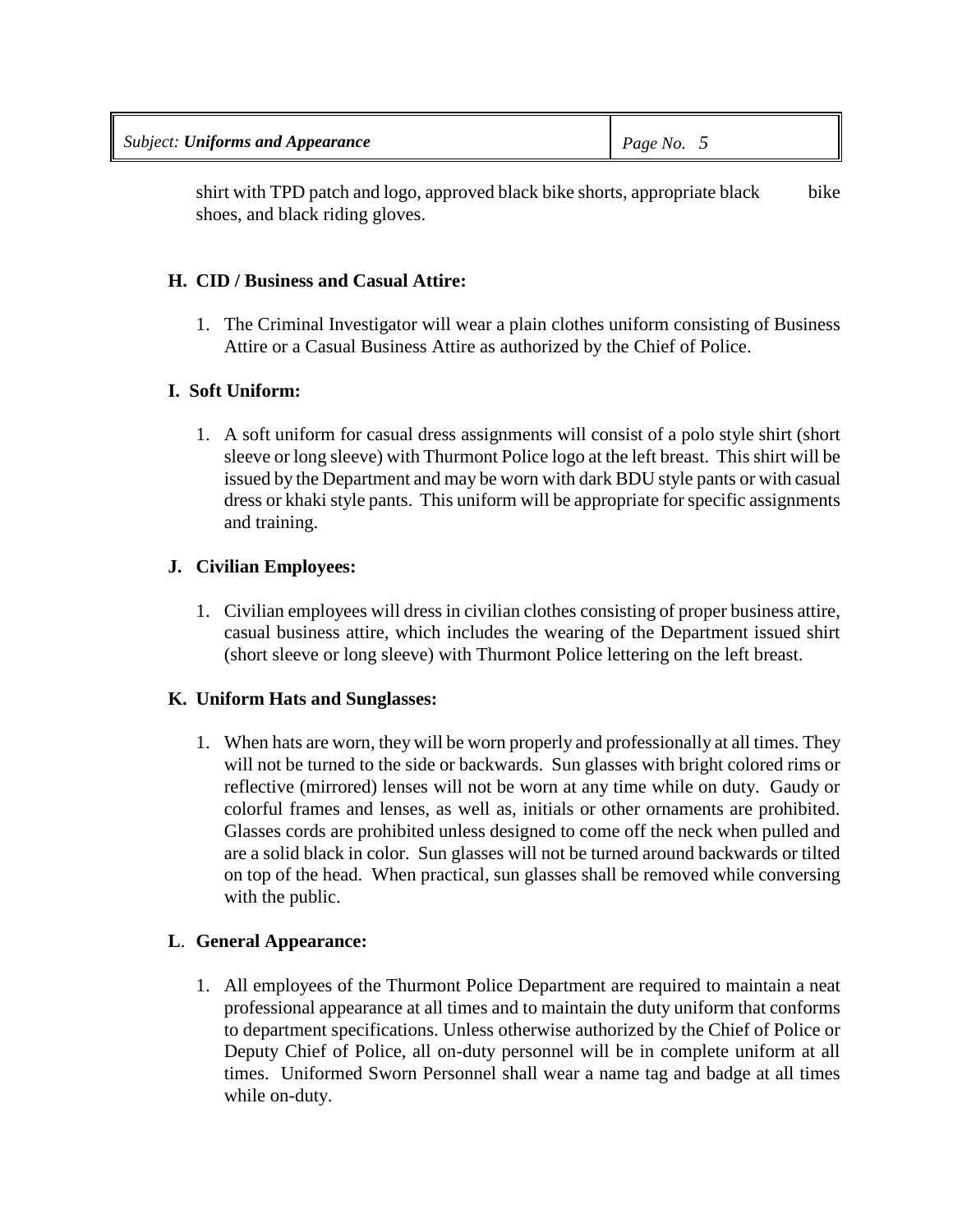|  | <b>Subject: Uniforms and Appearance</b> | Page No. $6$ |
|--|-----------------------------------------|--------------|
|--|-----------------------------------------|--------------|

- 2. All uniforms and accessories will fit properly, be clean of stains, mud, and other dirt. Uniforms will be free of rips, tears, holes, frayed edges, missing buttons, and faded colors. Uniforms will be neatly pressed and in good condition at all times. All leather goods will be polished and in good repair.
- 3. Officers responding to incidents involving public contact while in plain clothes will wear badge or other department identification exposed in plain view, identifying the officer as a police officer, unless such display will jeopardize the officer or the investigation.
- 4. Male officers will keep their hair trimmed above the ear and mustaches trimmed short and neat. Unshaven facial hair is prohibited. Female officers will keep their hair neatly groomed and arranged in such a style so it does not extend below the bottom edge of the back of the shirt collar while on-duty. Earrings will be small with a post or clip on back and only one per ear. Hoop or dangling earrings and any other visible body piercing jewelry are prohibited. No new tattoos will be permitted unless they are covered by the appropriate uniform.
- 5. Claims for damage to clothing, uniforms and /or equipment resulting from the performance of duty shall be directed in memorandum to the Chief of Police via Chain of Command detailing the incident in which the damage occurred.
- 6. Personnel shall immediately report to their supervisor any defects of potentially hazardous conditions found in any equipment or property issued to them.

## **M. Rank Insignia:**

- 1. Command Personnel will wear the following insignia denoting their rank on the collars of their uniform shirts and epaulets of the dress blouses:
	- a. Colonel standard U.S. Army silver eagle insignia.
	- b. Captain standard U.S. Army silver plated double bars.
	- c. Lieutenant standard U.S. Army silver plated single bar.

 2. Supervisors and Officers First Class will wear the following insignia denoting their rank on the collars of their uniform shirts:

a. Sergeants – standard three stripe chevron collar pin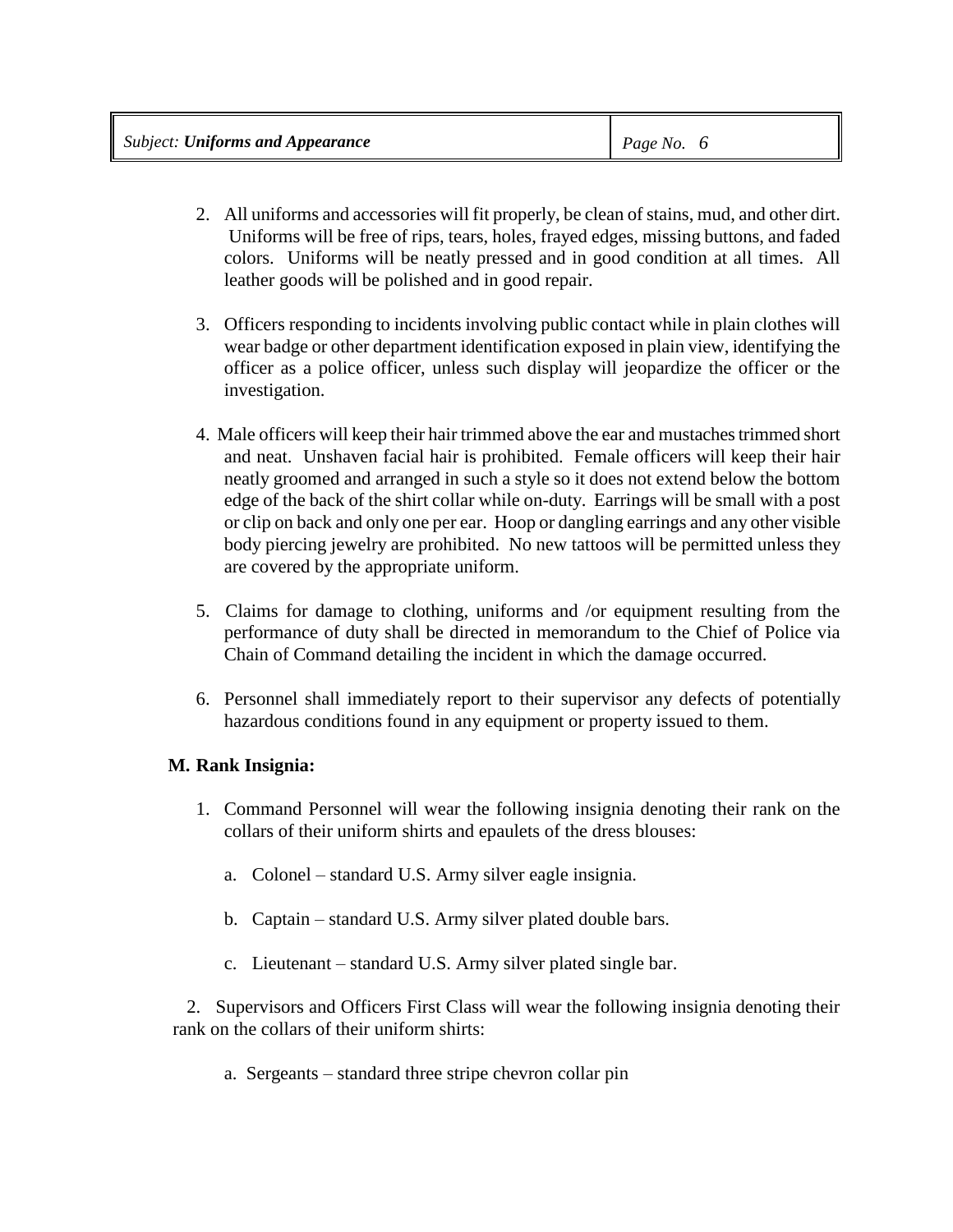- b. Corporals standard two stripe chevron collar pin
- c. Officer First Class standard one stripe chevron collar pin

## **N. Issued Uniform and Equipment:**

- 1. Titles to all uniforms and equipment purchased for and issued to members of the department shall be the property of the Town of Thurmont. All members of the Department shall be held strictly accountable for the proper care, use and maintenance of all articles, uniforms, and equipment issued to them. Uniforms and equipment shall only be worn or used in accordance with department regulations. At any time, the Department reserves the right to inspect any equipment owned by the Town of Thurmont, i.e. desks, lockers, vehicles, etc. Reimbursement for lost property is the responsibility of the individual at a cost determined by the Chief of Police.
- 2. No personnel shall wear any part of the uniform while off-duty and not performing an official act for the department except approved secondary employment and with authorization of the Chief of Police.
- 3. All uniform items and equipment issued will be signed for by the receiving member.
- 4. Uniform Alterations:
	- a. No uniform issued by the Department shall be altered without approval of the Chief of Police with the exception of initial alternation of the trousers/slacks and shirts.
	- b. The Department shall make the arrangements for any approved alternations.
	- c. Personnel shall submit all receipts to the Chief of Police for all approved alterations.
- 5. The employee seeking the acquisition of new uniform items or equipment will submit a *Property Request* through the chain of command, to the Deputy Chief of Police. The request will include the specific item, quantity and sizes.

## **ATTACHMENTS :**